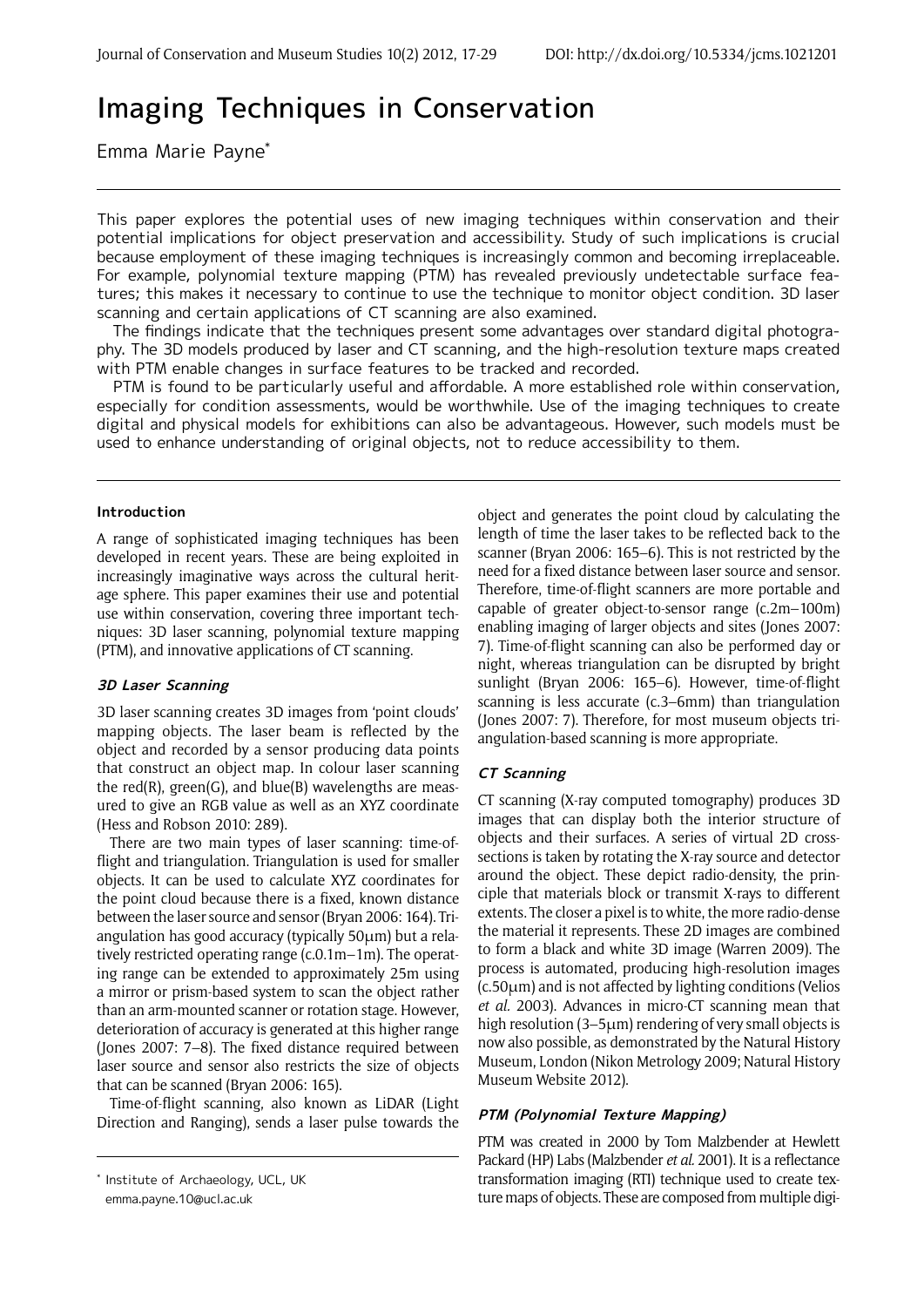

**Fig. 1:** Portus brick stamp. Range of images enabled by PTM. Clockwise from top left: flat light, specular enhancement, diffuse gain, surface normals, and four images with different directional raking lights. (Earl *et al.* 2010: 2046. Figure 9).

tal images, with different illumination directions (**figure 1**). Different types of RTI store surface reflection information per pixel in different ways. PTM is the most common type of RTI used within cultural heritage (Happa *et al.* 2009).

Each pixel in the PTM stores both colour information and 'normal' values. Normals are vectors perpendicular to the object surface. They represent surface shape and enable calculation of light reflection, allowing the object image to be artificially relit from different directions to reveal surface texture. Therefore, PTMs are interactive 2D images that appear 3D.

To create a PTM, illumination direction must be either known in the source images or determinable from them. For the former, lights are mounted using a mechanical rig, arc or dome and the known positions of the lights are programmed into the PTM software (**figure 2**; Mudge *et al.* 2006: 3). In the latter, a moveable light can be employed if a specular black or red sphere is positioned with the object in the camera frame. This is called 'highlight PTM'. A highlight is created on the sphere and the software can determine the light position from the location of this highlight (Mudge *et al.* 2006: 4–5). This technique can also be performed under microscope using ball bearings as specular balls (Earl *et al*. 2011: 150).

Once created, the light qualities applied to the PTM can be altered using diffuse gain and specular enhancement to enable better analysis of surface features. Specular enhancement produces an artificially shiny appearance and diffuse gain gives a matte appearance providing increased tonal contrast (Earl *et al.* 2010: 2042). Specular enhancement also enables complete surface information to be gathered where data loss would normally be incurred by specular reflection, provided that a sufficient number of source images are taken for all surface normals to be calculated (**figure 3**; Mudge *et al.* 2005: 7).

The analytical capabilities of these technologies combined with their non-contact nature mean that they are potentially very useful for investigating objects. The detailed images produced can be beneficial from a functional conservation perspective to monitor and record condition and can be used within exhibitions and online to enhance object exploration and reach a broader audience. This suggests that wider introduction of the techniques would be beneficial for conservation and display.

There is little doubt that such techniques are currently being applied creatively and advantageously. However, there is also little uniformity in these applications. Various groups and institutions working within cultural heritage are now using them for a range of different functions. As they start to become irreplaceable tools for discovery and documentation, it is appropriate that certain questions are asked to ensure widespread understanding of the ways that they can, and are, being used.

Conservators need to address the appropriateness of the current role of such techniques within conservation and if it should be expanded. This requires examination of their capabilities and suitability for practical conservation work and documentation, as well as their effects on object preservation and accessibility. This paper presents a starting-point for this objective and attempts to answer the following questions:

- • How are these imaging technologies currently employed for cultural heritage applications?
- • What are the advantages, disadvantages and risks of the technologies?
- • What are the implications of these technologies for preservation of and accessibility to objects?

The main aim of the paper is to examine how the process of imaging can affect objects and how useful the images produced might be for aiding object conservation. The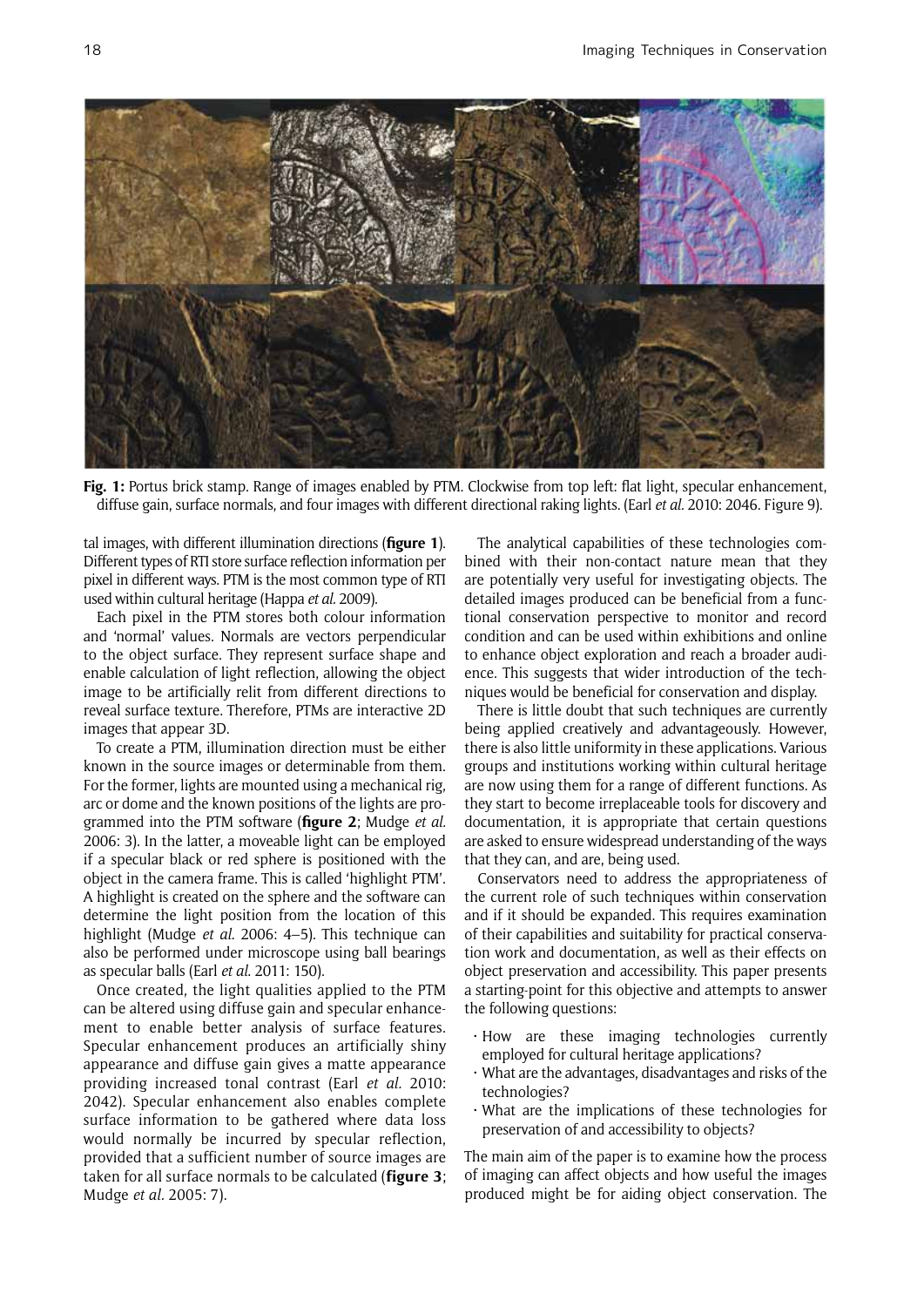

**Fig. 2:** Clockwise from left: PTM dome; rig; highlight capture. (Earl *et al.* 2011: 148, 150. Figures 2, 1 and 6).



**Fig. 3:** Unrolled lead amulet with Mandaic inscription (c. 5th century AD, Iraq). © Ashmolean Museum AN1931.474. (Above) Ordinary digital image: some of inscription obscured by corrosion. (Below) PTM under specular enhancement: inscription clearer and other surface details more apparent. (Piquette *et al.* 2011. Figure 4).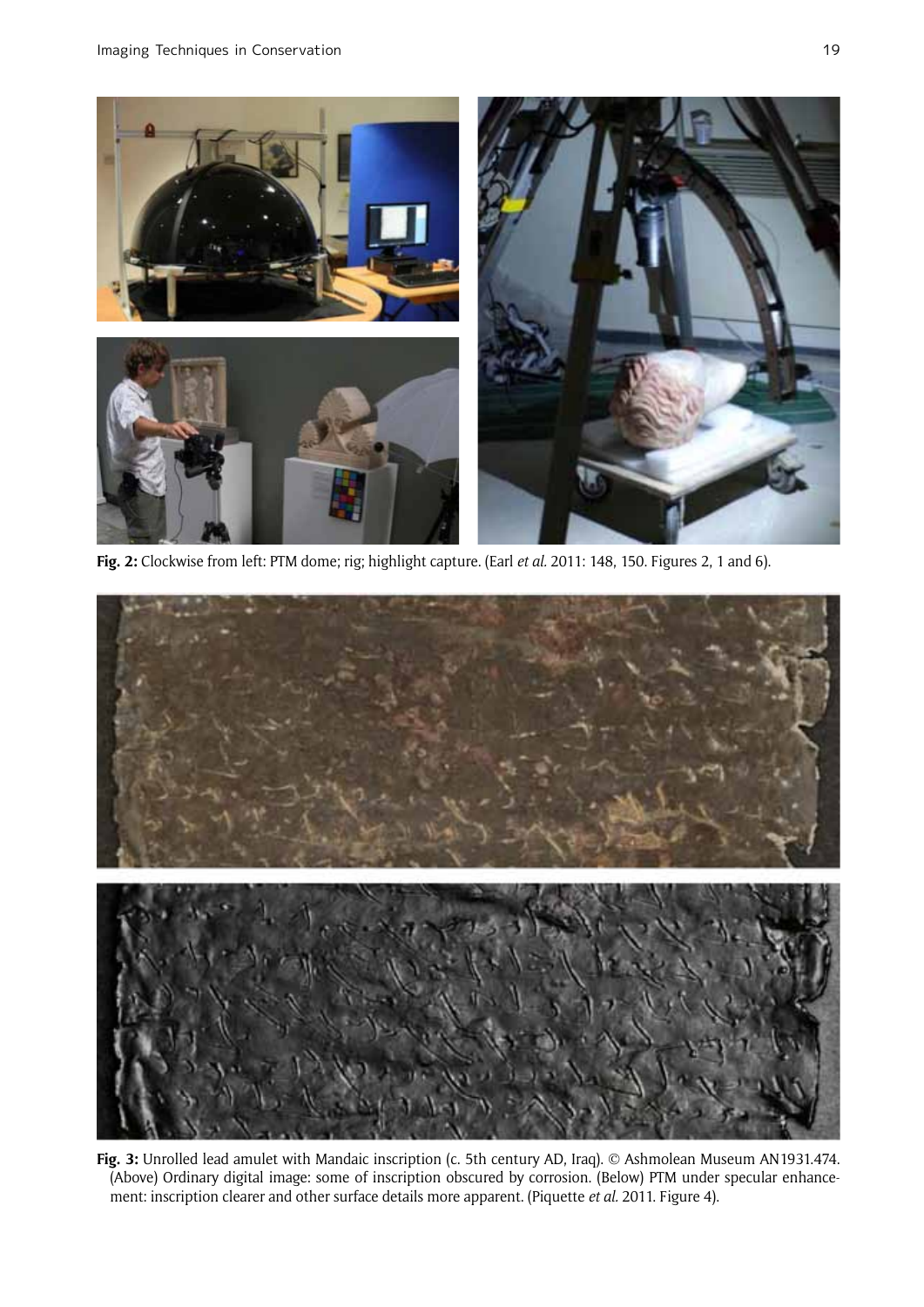

**Fig. 4:** PTM of Herculaneum Amazon statue lit from various directions. Diffuse gain and specular enhancement can also be adjusted. Screenshots captured from the interactive PTM presented at Southampton University Website, Archaeology Computing Research Group.

conclusions draw upon ideas discussed with respect to the advantages and disadvantages of the techniques, and implications of their use, to establish how they can be most appropriately used within conservation and whether use should be expanded.

## **Current Use of Imaging Technologies within Cultural Heritage**

Use of these technologies has become increasingly widespread but they are not yet part of standard conservation procedures. However, various experimental projects have produced promising results for conservation.

## **PTM**

The RTISAD Project (Reflectance Transformation Imaging System for Ancient Documentary Artefacts) at the Universities of Oxford and Southampton is the most significant initiative in the UK investigating PTM.

Pilot RTISAD programmes have successfully imaged inscribed documents, including cuneiform tablets, to enable reading of inscriptions not visible under normal conditions. Other archaeological objects including a Herculaneum Amazon statue and a ceramic roundel from Greece have also been imaged to test the usefulness of PTM for documenting surface condition of artefacts (**figures 4 and 5**). The latter involved PTM conducted under microscope and enabled examination of salt efflorescence and deposition, craquelure, and flaking and loss of pigment (Earl *et al.* 2009: 25; Earl *et al.* 2011: 149–150).

At the Fitzwilliam Museum, the RTISAD project has helped to produce PTMs of Islamic medieval lustre and *Mina'i* ware (Fitzwilliam Museum 2012). The aim was to allow visitors to fully appreciate the aesthetic qualities of these glossy objects, which is not possible in static displays behind glass. However, the PTMs also revealed cracking and pitting under specular enhancement that was not clear to the naked eye (Bridgman and Earl 2012).

PTM was similarly investigated by the National Gallery and Tate to assess its usefulness for imaging the surface of paintings to determine if it could present a viable alternative to the established method of raking light photography (Saunders *et al.* 2006). This concluded that it is an effective tool for documenting changes in condition and could be used to assess paintings during structural treatment and before and after loan (Padfield and Saunders 2005). PTMs were found to be more easily repeatable than raking light photographs, which rely heavily on the angle



**Fig. 5:** Microscopic PTM of ceramic roundel from Derveni, Tomb A, Greece. Area captured is 0.3mm across (Earl *et al.* 2011: 150. Figure 7).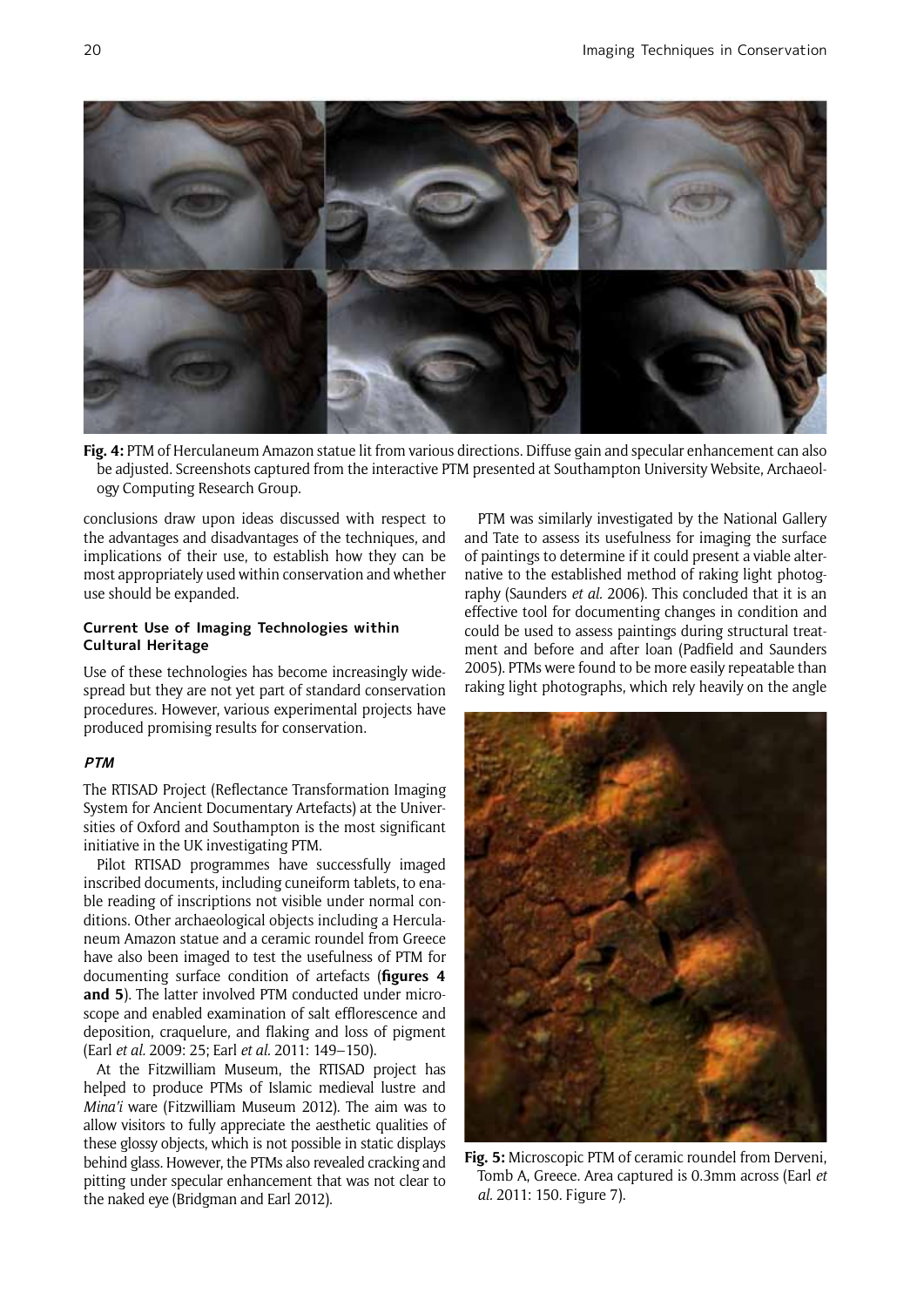and illumination direction selected and are difficult to recreate precisely in order to compare subsequent sets of images effectively. PTM provides an accurate representation of the entire texture of the painting, irrespective of the lighting positions employed to create it. Application of diffuse gain and specular enhancement also enabled surface features to be accentuated to a greater degree than possible with raking light photography.

# **3D Laser Scanning**

The 3D Encounters Project at the Petrie Museum of Egyptian Archaeology (with Arius3D) aims to use 3D laser scanning to create a high quality 3D image library of artefacts and enable digital travelling exhibitions of fragile Egyptian artefacts (**figure 6**; 3D Encounters 2012). English Heritage has investigated the use of 3D laser scanning for a wide range of applications to gain archaeological and condition data (Jones 2007). The Liverpool Conservation Centre has also produced 3D laser scans on commission, including portable object and *in situ* scans of archaeological sites (Liverpool Conservation Centre Website 2012).

## **CT Scanning**

High-resolution CT scanning has been employed by the EDUCE (Enhanced Digital Unwrapping for Conservation and Exploration) Project at the University of Kentucky. Papyrus scrolls are imaged in slices to distinguish between pigment and substrate layers and create a geometric model of the scroll and its surface texture, which can be virtually unwrapped and digitally flattened. Experiments have shown the general principles of this technique to be sound (Seales 2005).

A Deutsche Forschungsgemeinschaft (DFG) funded study has investigated CT scanning of objects contained within soil blocks lifted from the early medieval cemetery of Lauchheim in Baden-Württemberg (Stelzner *et al*. 2010). Unlike ordinary 2D radiography, which can provide some useful information primarily regarding metal artefacts, CT



**Fig. 6:** Foot cover UC45893 © The Petrie Museum of Egyptian Archaeology, University College London. One of the digital images created by 3D laser scanning.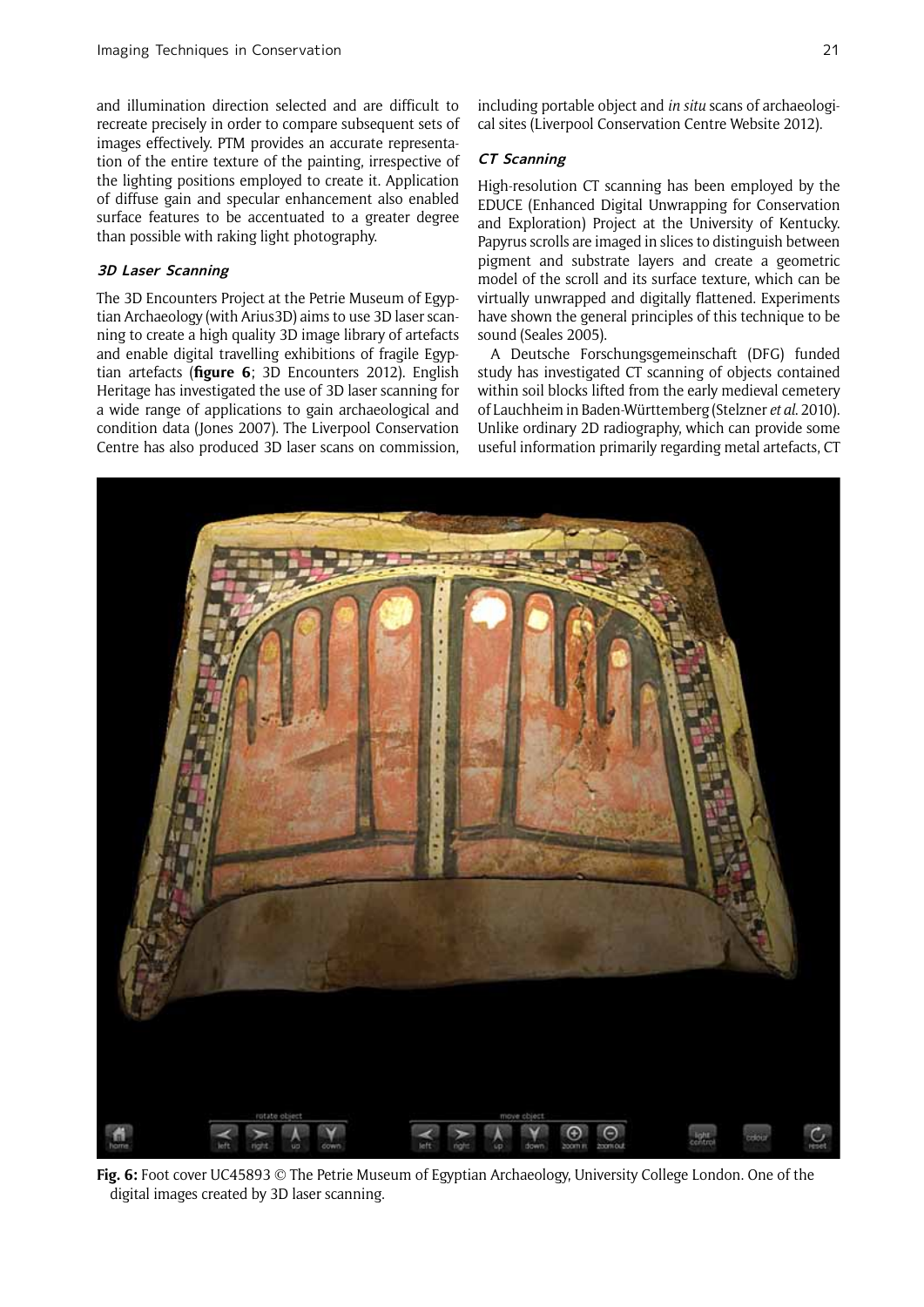

**Fig. 7:** Epoxy resin 3D model of shrew skull (enlarged) with visible contour lines. Image taken by the author. © The Natural History Museum, London

scanning has successfully been used to image objects also made from organics, ceramics and glass, and to determine their stratigraphical positioning. This enables quicker, more targeted excavation.

CT scanning has also been used by the Natural History Museum (London) to create images of natural history specimens and produce physical models with 3D printing to establish if this could be used to replace the traditional invasive method of moulding and casting. Synthetic models can be made using 3D printing through nylon laser sintering or building up resins (**figure 7**). Metal replicas can also be made by casting them from synthetic moulds made by 3D printing; stone replicas can be made by inputting 3D imaging data into automated appliances such as CNC machines (Jones 2007: 25). However, findings showed that casting currently still produces more accurate models. CT scanning produces accurate data but current 3D printing techniques incur loss of surface detail and those constructed from resins often display visible contour lines.

With the exception of the EDUCE and DFG projects, all of these cases are UK-based. They provide a good reflection of current uses of new imaging technologies within the UK. It is clear that application of these technologies within cultural heritage, and particularly within conservation, is mainly experimental or conducted on a case-bycase basis. Typically, the main focus of these applications has not been on conservation but on enabling better access to object details either for scholars or the general public. Nevertheless, many of the projects, particularly those relating to PTM, have demonstrated that use of these techniques within conservation can present considerable advantages. In spite of this there has been no widespread adoption of PTM across institutions in the UK.

In the US there has been better uptake of PTM. This is primarily because of the California-based group, CHI (Cultural Heritage Imaging), which has been pivotal to the development and dissemination of PTM across the US. They have published papers documenting the progress and outcomes of their own research into the technology, and held PTM training events for conservators and other interested parties at a range of institutions across the US. PTM is now regularly used for condition assessments by the conservation departments in many of these institutions (M. Mudge *pers. comm.* 2011). As the RTISAD project continues its work in the UK, it is likely that understanding of PTM and the advantages it can offer will also become more widely recognized in this country.

CT scanning suffers from a similar lack of recognition; its more 'traditional' uses, such as imaging Egyptian mummies are well known, but most other potential applications are not. Uses of laser scanning are better recognized and more commonly employed for creating digital models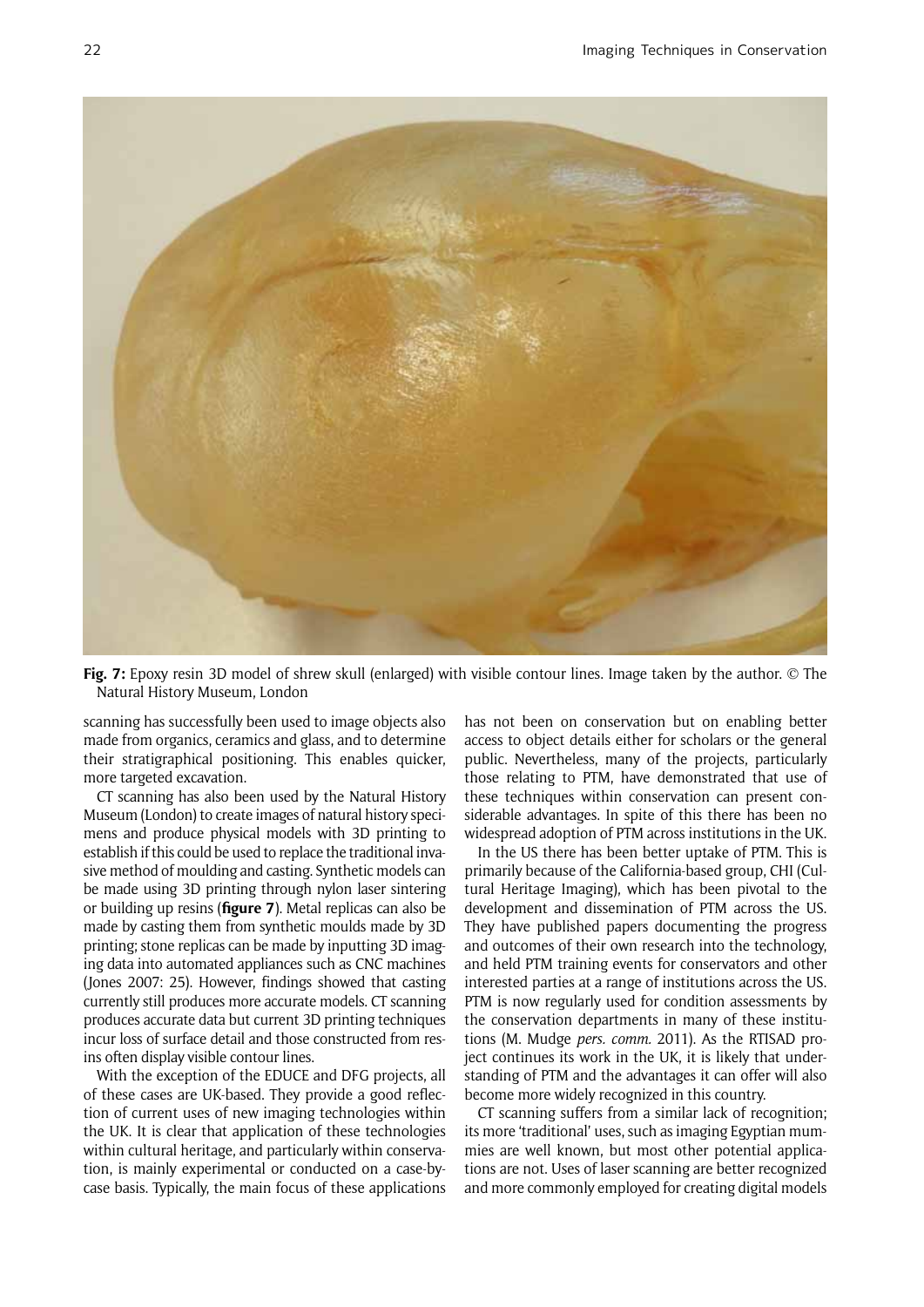for display and documentation. Its application for reconstruction of fragmentary objects has also been investigated in the US (Velios *et al.* 2003: 88; Brown *et al.* 2008). However, it is not routinely used to its full potential.

#### **Risk Assessment**

Any new technique requires risk assessment. For new imaging techniques to be introduced, the benefits should outweigh potential risks. The main risks posed by these techniques are from electromagnetic radiation (e.g. light) and object handling.

The risk presented by light is similar in both PTM and standard digital photography. The threat is somewhat increased in PTM because a whole series of digital photographs is taken. The risk assessment conducted by project conservator Flavio Marzo for the Greek MSS Digitisation Project at the British Library found that the camera flash constitutes a negligible risk for most materials (Marzo 2009). However, the more intense light produced by 3D laser scanners may represent a greater threat and an appropriate strength of laser must be selected (Jones 2007: 10–11).

CT scanning involves X-rays, a higher energy and potentially more damaging form of electromagnetic radiation. Risk caused by light should be assessed for every object to be imaged. For example, a dose (illumination x time) calculation can be made and compared with 'safe' doses for the material(s) involved (Ashley-Smith 1999). Illumination by any intense electromagnetic radiation (including visible and UV light, and X-rays) can incur oxidation damage, especially in organic materials. Safe X-ray levels for CT scanning may be calculated by finding the mass absorption coefficient (extent to which X-rays are absorbed) of the material and its thickness to determine how much energy is absorbed; this can be compared with human dose limits to estimate risk of damage. However, since damage is cumulative and the techniques capture data very quickly, it is unlikely that light would pose a significant risk for any but the most sensitive materials (Mantler and Schreiner 2000: 7).

For most objects, handling remains the biggest threat. Everyone involved with imaging projects must have training in object handling. Although the techniques are noncontact, the objects may need to be moved to the imaging equipment and repositioned during image capture. Each stage of the imaging process must be planned ahead, including how and where objects need to be transported and if the object requires specialized support. Where possible, delicate objects should be imaged whilst held within their original mounts. For single-view PTMs, this should not be a problem. For 3D laser scanning, it may be necessary to use several different mounts to support the object whilst it is imaged from different angles; use of equipment such as a gantry is recommended so that the scanning equipment moves around the object instead. Environmental risks must also be recognized. If an object is housed in a closely climate-controlled environment, the effects on the object from disruption to its environment must be evaluated.

Once the whole process has been planned, a general risk assessment should be conducted, assessing each stage of the plan, potential hazards and how they may be dealt with. Adjustment to the plan may be necessary, depending on the results of the risk assessment. This will also contribute towards creating a standard protocol for the procedure, which should detail pre- and post- imaging condition assessment procedures, how and where imaging will take place, and specifications of the equipment used.

In addition to risks posed during the imaging process, there is the possibility that greater use of digital and physical models in exhibitions will cause objects to spend more time in storage. Effects on preservation caused by extended periods in storage can be positive or negative depending on the appropriateness of the storage conditions. However, unduly extended stays in storage should be discouraged for reasons of accessibility.

The main advantage common to all three techniques is the fact that they are non-contact technologies. The potential to reveal detailed information about objects

|                                    | Non-contact | Colour   | <b>Resolution</b>                                                             | Cost                                                                    | Geometric data                                                                                                                        |
|------------------------------------|-------------|----------|-------------------------------------------------------------------------------|-------------------------------------------------------------------------|---------------------------------------------------------------------------------------------------------------------------------------|
| <b>3D LASER</b><br><b>SCANNING</b> |             |          | Good ( $c.50 \mu m$ )                                                         | High<br>About $£3000+$                                                  |                                                                                                                                       |
| <b>CT SCANNING</b>                 |             | $\times$ | Very good<br>$(c.50 \mu m/3 - 5 \mu m)$<br>for micro-CT<br>scanning)          | Very high<br>About<br>£200,000+                                         |                                                                                                                                       |
| <b>PTM</b>                         | ✓           |          | Very good<br>c.2-8µm (equiva-<br>lent to that of<br>digital photogra-<br>phy) | Low-medium<br>\$350 for a starter<br>kit from CHI (CHI<br>Website 2012) | Can be produced<br>in conjunction<br>with structured<br>light scanning;<br>however, this<br>is complicated<br>(Mudge et al.<br>2005:9 |

## **Advantages and Disadvantages – Comparative analysis of CT scanning, 3D laser scanning and PTM**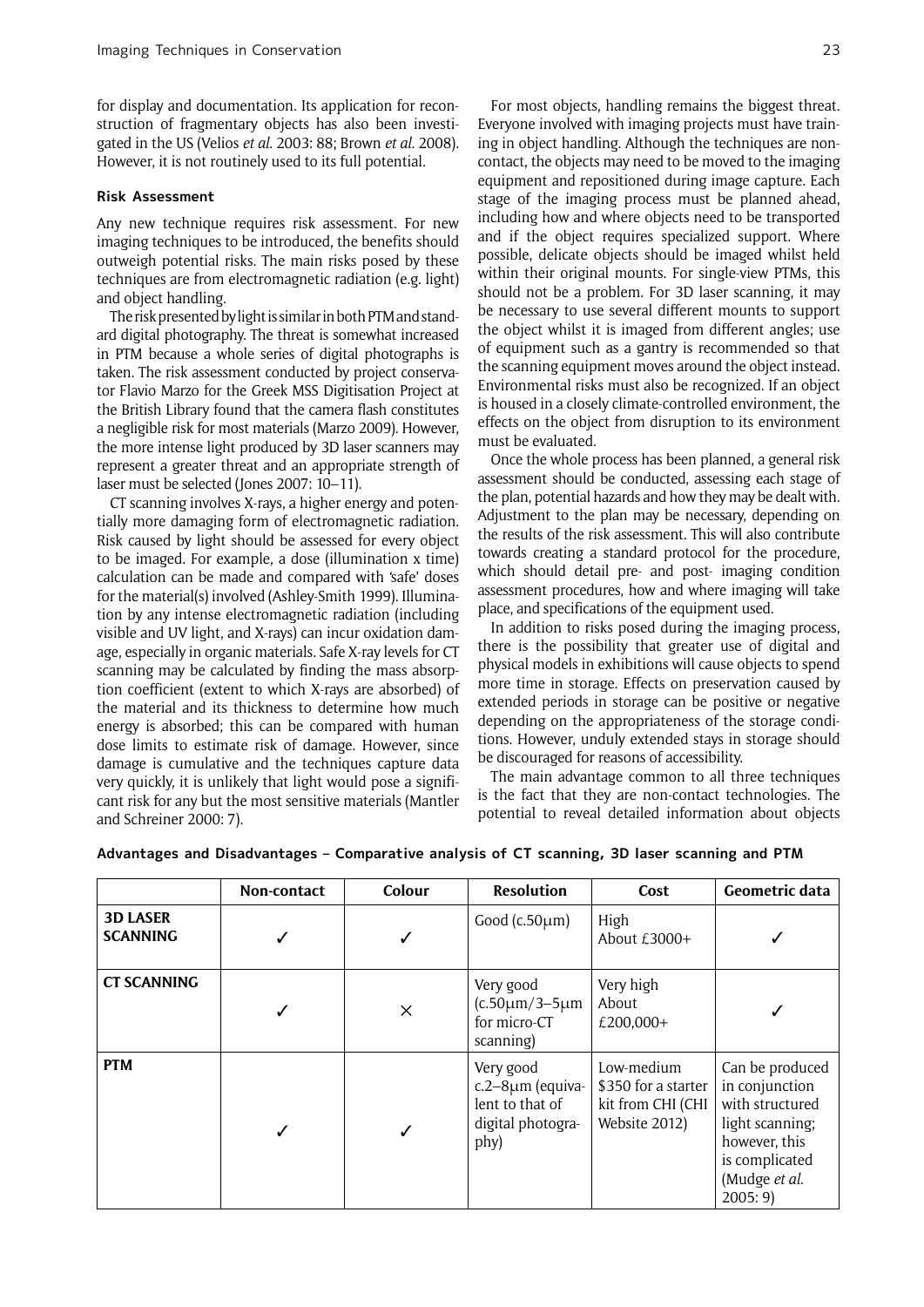| Other advantages                                                                                                                                                                                                                                                                                                                                                                                                       | <b>Other disadvantages</b>                                                                                                                                                                                                                                                                                                                                                                                                                                                                                                                                                                                                                        |  |  |  |
|------------------------------------------------------------------------------------------------------------------------------------------------------------------------------------------------------------------------------------------------------------------------------------------------------------------------------------------------------------------------------------------------------------------------|---------------------------------------------------------------------------------------------------------------------------------------------------------------------------------------------------------------------------------------------------------------------------------------------------------------------------------------------------------------------------------------------------------------------------------------------------------------------------------------------------------------------------------------------------------------------------------------------------------------------------------------------------|--|--|--|
| <b>3D LASER SCANNING</b>                                                                                                                                                                                                                                                                                                                                                                                               |                                                                                                                                                                                                                                                                                                                                                                                                                                                                                                                                                                                                                                                   |  |  |  |
| Can scan both small objects and very large buildings<br>and sites.                                                                                                                                                                                                                                                                                                                                                     | · Training is necessary, particularly because of the poten-<br>tial dangers associated with lasers (Jones 2007: 11).<br>· Image resolution and accuracy of geometric data<br>decreases with equipment used for larger objects and<br>sites (Jones 2007: 7).<br>· Data post-processing is complex, requiring considerable<br>training. However, improved software is reducing this<br>issue (Karsten and Earl 2010: 19).<br>· Inappropriate for imaging black and/or highly specular<br>materials e.g. polished marble or gilded surfaces (Jones<br>2007: 7; Bryan 2007: 18), or fluffy materials (fur/feath-<br>ers) (Cignoni and Scopigno 2008). |  |  |  |
| <b>CT SCANNING</b>                                                                                                                                                                                                                                                                                                                                                                                                     |                                                                                                                                                                                                                                                                                                                                                                                                                                                                                                                                                                                                                                                   |  |  |  |
| · Enables investigation of internal structure of objects.                                                                                                                                                                                                                                                                                                                                                              | · Objects must fit into scanning tunnel.                                                                                                                                                                                                                                                                                                                                                                                                                                                                                                                                                                                                          |  |  |  |
| <b>PTM</b>                                                                                                                                                                                                                                                                                                                                                                                                             |                                                                                                                                                                                                                                                                                                                                                                                                                                                                                                                                                                                                                                                   |  |  |  |
| . Can be used under microscope to reveal very small sur-<br>face features.<br>· Can be used to image specular objects (e.g. Bridgman<br>and Earl 2012).<br>· Free software is available for creating PTMs (from HP<br>and CHI) (HP Website 2012; CHI Website 2012).<br>· Although 3D geometric data is difficult to produce,<br>the surface normals can be used for haptic virtual<br>models (Bridgman and Earl 2012). | · Processing images to make PTMs is fairly complicated<br>and some training may be required. Improved software<br>is reducing this issue.<br>· Provides only one fixed view of an object. However,<br>multi-view PTM (POM (PTM Object Movie)) has been<br>achieved (Mudge et al. 2006).                                                                                                                                                                                                                                                                                                                                                           |  |  |  |

without touching them is clearly advantageous to conservation. The geometric data produced by both CT scanning and 3D laser scanning is useful for production of 3D models and reconstruction of fragmentary artefacts. For example, the Princeton Graphics Group has used 3D laser scanning to reassemble fragmentary wall paintings (Brown *et al*. 2008: 7; Toler-Franklin *et al*. 2010; Funkhouser *et al*. 2011). Precisely fitting object mounts may also be created from this data.

Accurate geometric data also means that scans taken over a period of time can be mapped onto each other to quantify material loss, damages or changes caused by factors such as handling, weathering and interventive conservation work. Furthermore, the geometric model can be employed to determine surface exposure to contaminants such as dust, which can vary across an object depending on factors such as curvature. Results can help to develop appropriate cleaning procedures (as for the statue of David by 3D laser scanning (Scopigno and Cignoni 2004)).

Although both CT scanning and 3D laser scanning offer these facilities, 3D laser scanning presents several advantages: it is less expensive, can produce colour images and scan large objects (such as David) in situ. CT scanning can be more appropriate for producing data for fitting mounts to very fragile objects. Such objects may be difficult to move around to image from all angles using a laser scanner; however, the penetrative capabilities of CT scanning mean that it can 'see' through the object without having to move it physically. CT scanning is also of particular use for objects with potentially interesting concealed internal parts. However, because of the very high costs involved, it is likely that 3D laser scanning will be preferred to CT scanning unless an institution already has easy access to a CT scanner. Certain institutions (e.g. the Natural History Museum, London) may establish themselves as centres for expertise in CT scanning and other museums may send artefacts to these institutions for work on commission.

Colour can be digitally removed from images produced from 3D laser scanning if useful for concentrating on surface texture (**figure 8**). Directional light (e.g. raking light) can also be applied to highlight surface details even more effectively (**figure 9**; Jones 2007: 14; Blais *et al.* 2007: 5).

Whilst 3D laser scanning can produce accurate geometric data and is sufficient for quantifying material loss, the resolution provided is not typically as good as that from ordinary digital photography, as used to construct PTMs. The superior resolution afforded by PTM combined with the ability to interactively adjust the images using diffuse gain and specular enhancement, and by changing the light direction means that PTM can be more suitable for documenting fine surface detail than laser scanning.

Such features provide PTM with a number of advantages over standard digital photography, particularly for imaging objects with relief. For a digital photograph to represent all features of an object, there should be good tonal contrast. However, because different features may become visible only when lit from particular angles, it is difficult to achieve sufficient tonal contrast to highlight certain features without obscuring others. PTMs can be analysed to determine the best lighting direction to highlight all features, together with applying specu-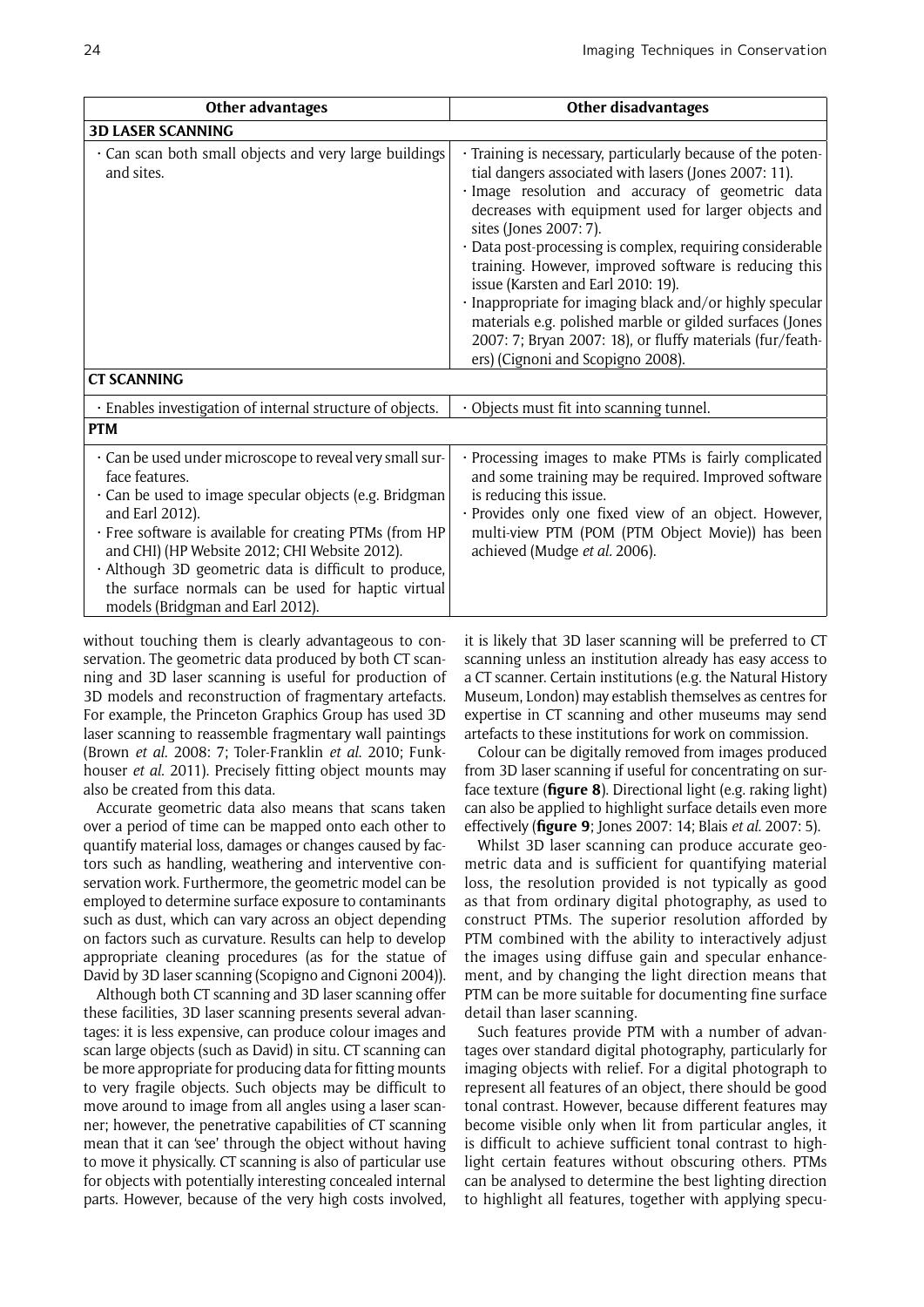

**Fig. 8:** 3D model created by laser scanning with and without colour. UC29999A © The Petrie Museum of Egyptian Archaeology, University College London.



**Fig. 9:** 3D model created by laser scanning artificially lit with different directional light. UC29999A © The Petrie Museum of Egyptian Archaeology, University College London.

lar enhancement and diffuse gain where appropriate. This means that PTM can be used to derive a single, customized, informative image of an object, which can be used for documentary purposes and in printed archives (Mudge *et al.* 2005: 3–9). Moreover, provided that the electronic PTM is retained, this can be adjusted at a later date if necessary.

A significant complication surrounding increased employment of all of these techniques is the size and type of image files created. To some extent, cloud-based storage may help to resolve issues relating to file size and space for back-up systems. However, there are numerous, ever-changing file types in use. Any conservation information stored in computer data files must remain easily accessible in the future. This necessitates greater importance to be assigned to data preservation, a branch of conservation that must develop alongside digital imaging techniques.

#### **Implications For Preservation And Accessibility**

Appropriate conservation requires a balance to be struck between preservation and accessibility (ICOM-CC 2008: 1). The application of digital imaging technologies to object conservation must be implemented such that an acceptable balance is achieved.

There is a range of positive effects on object preservation that can be brought about by extending use of digital imaging techniques, including:

- • Greater understanding of object surfaces.
- · Reduced need for conservators to handle objects e.g. use of images for condition assessments and for comparative assessment pre- and post- loan.
- • (Almost) risk-free loans: loans of object in 3D digital form.
- • Interactive in-house electronic displays: allowing viewers greater accessibility to object features without risk to the original.
- • Replicas produced by imaging and 3D printing present less risk to object condition than those made by moulding and casting. These may also be used in handling sessions rather than 'real' objects.

Concurrently, these can bring about positive effects on accessibility. (1) can allow greater intellectual accessibility to objects; (3) can extend the number and range of people able to view objects in detail by making them available in more settings; (4) means that viewers have a more thorough appreciation of objects than possible with traditional displays; (5) means that more 'objects' will be available for handling than would be possible if original objects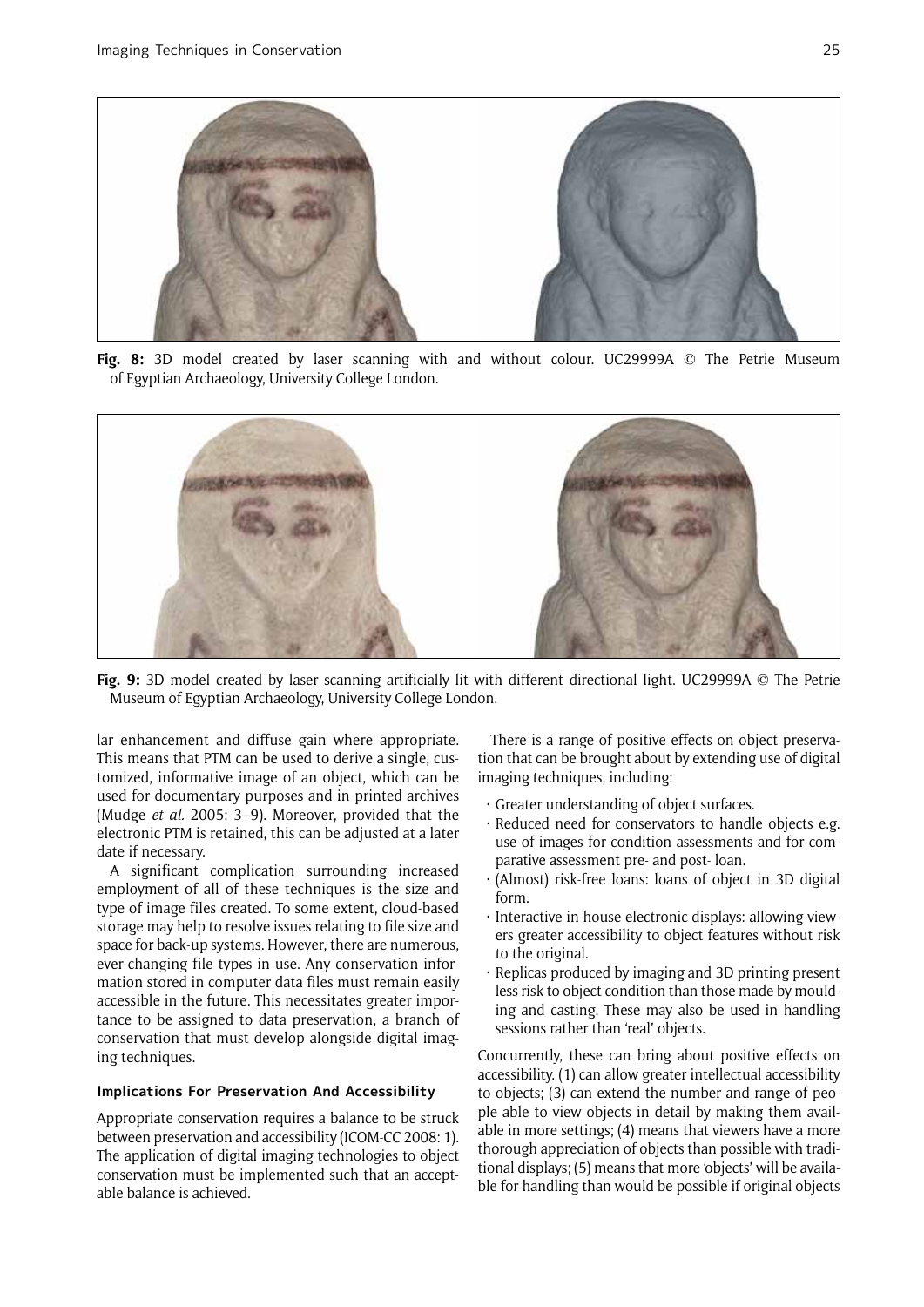were used, many of which would be considered much too valuable to allow handling by the general public.

The use of digital reconstruction can also help to resolve issues regarding restoration. If there are doubts concerning the original form of an object then digital restoration can be employed to demonstrate the different possibilities (Keene 1998: 25; Kalay *et al.* 2008: 5). This improves intellectual accessibility of objects to the viewing public: if physical restoration is used then one option must normally be selected. Similarly, if an object was subject to alterations during its pre-museum life, digital restoration may be used to illustrate the appearance of the object at each different stage without physically interfering with it.

It is evident that a selection process will be employed when deciding what and how to image (Keene 1998: 39); the neutrality of such images can be questioned (e.g. Kalay *et al.* 2008). However, traditional exhibitions also select particular objects from a museum's collection and display them in a carefully considered, usually static manner. Such displays normally render at least part of an object visually inaccessible - the part judged least important by the curator. In this respect, digital images can be more neutral if the capacity to rotate and magnify the image is enabled. This puts more power into the hands of the visitor.

Use of accurate physical replicas has been a particularly contentious issue for many years. It is not currently in favour with most museums for a combination of reasons including issues regarding authenticity and value, as well as the costs involved (Zimmer *et al*. 2008). Reproductions have been criticized for failing to communicate, or even destroying, the uniqueness and significance of the original object (e.g. Benjamin 2008 [1936]). This is grave criticism, since preservation of significance is held as a responsibility of conservation (ICOM-CC 2008: 1).

Failure for a replica to completely convey intangible qualities of the original is inevitable; such models have not experienced the 'biography' of the original objects (Pye 2001: 64), which causes people to attach particular feelings and importance to them. The claim that replicas *destroy* the significance of objects is more severe, but unfounded provided that the replica is not a forgery made with intent to deceive. Replicas cannot possibly replace the significance of the original nor is that the point of them. The replica is created to improve (and disperse more widely) understanding of the original, which concern for its preservation may otherwise prevent. This can include physical handling of tactile replicas and use of digital models to reveal intangible qualities not possible in physical displays because of risk to the object and/or health and safety concerns. For example, PTMs may be developed to reveal the appearance of objects under different conditions of illumination, such as oil lamp light for medieval lustre ware (Bridgman and Earl 2012).

The importance of touch for understanding objects is increasingly being emphasized, particularly for groups including hospital patients, the elderly and the visually impaired (Dudley 2010; Edwards *et al.* 2006; Chatterjee 2008; Pye 2008; Noble and Chatterjee 2008; Rowlands 2008; Phillips 2008). Tactile replicas can help to extend these benefits when the originals are too fragile for handling and their use is supported by the recent conference resolution *In Touch with Art* (St Dunstan's and European Blind Union 2010: 11–12).

#### **Potential Negative Implications for Accessibility**

It is possible that greater introduction of physical replicas and digital 3D objects will lead to reduced sensory contact with original objects. Whilst tactile replicas may expand the range of objects available for visitor handling, use of these instead of original objects could mean that members of the general public never experience direct physical contact with objects. This is concerning for all museum visitors, but particularly for those with sight problems.

Many museums do have provision for general handling as well as specific programmes for the visually impaired. For example, the British Museum operates a handling programme for the visually impaired, a touch tour in the Egyptian Sculpture Gallery, and touch provision in the Parthenon Gallery (British Museum 2006: 11). However, it is clear that the selected objects are either considered relatively robust, or relatively minor items from the collection, as in the case of objects used at the British Museum's handling tables.

Overall touch provision within art and archaeology museums is sparse (Classen and Howes 2006; Dudley 2010: 11; Were 2008). This cannot be blamed entirely on museums. There is an expectation that objects should be cared for to enable current and future generations to appreciate them, which necessitates some restriction on direct contact with objects. In many cases, objects are so fragile that any handling by non-professionals would be highly inadvisable. However, since tactile contact with original objects is already limited, any replacement of current 'touch objects' with replicas would be very concerning. Where touch objects are used, they must be of adequate quality, which is not always currently always the case (Spence and Gallace 2008; Candlin 2003). For example, a plastic replica of a bronze or marble sculpture would be inadequate because it will not communicate important characteristics of the original, including weight and surface temperature.

Electronic loans presenting 3D objects mean that visitors have no direct contact with original objects at all. Their employment should be restricted to cases where objects are too fragile to travel, or for high-risk environments such as schools, which would not normally benefit from any sort of object exhibition.

Use of such electronic displays in-house may risk encouraging poor display of original objects, or no display at all. If digital exhibitions enable visitors to view objects from all directions under different lighting conditions then it may become tempting for conservators to leave originals in storage for longer periods of time, or for those on display to be lit at lower levels to preserve them for longer. It is important that these advanced images of objects are carefully designed into museum exhibitions in order to enhance displays, not to substitute proper display of physical objects. It may be possible to build conservation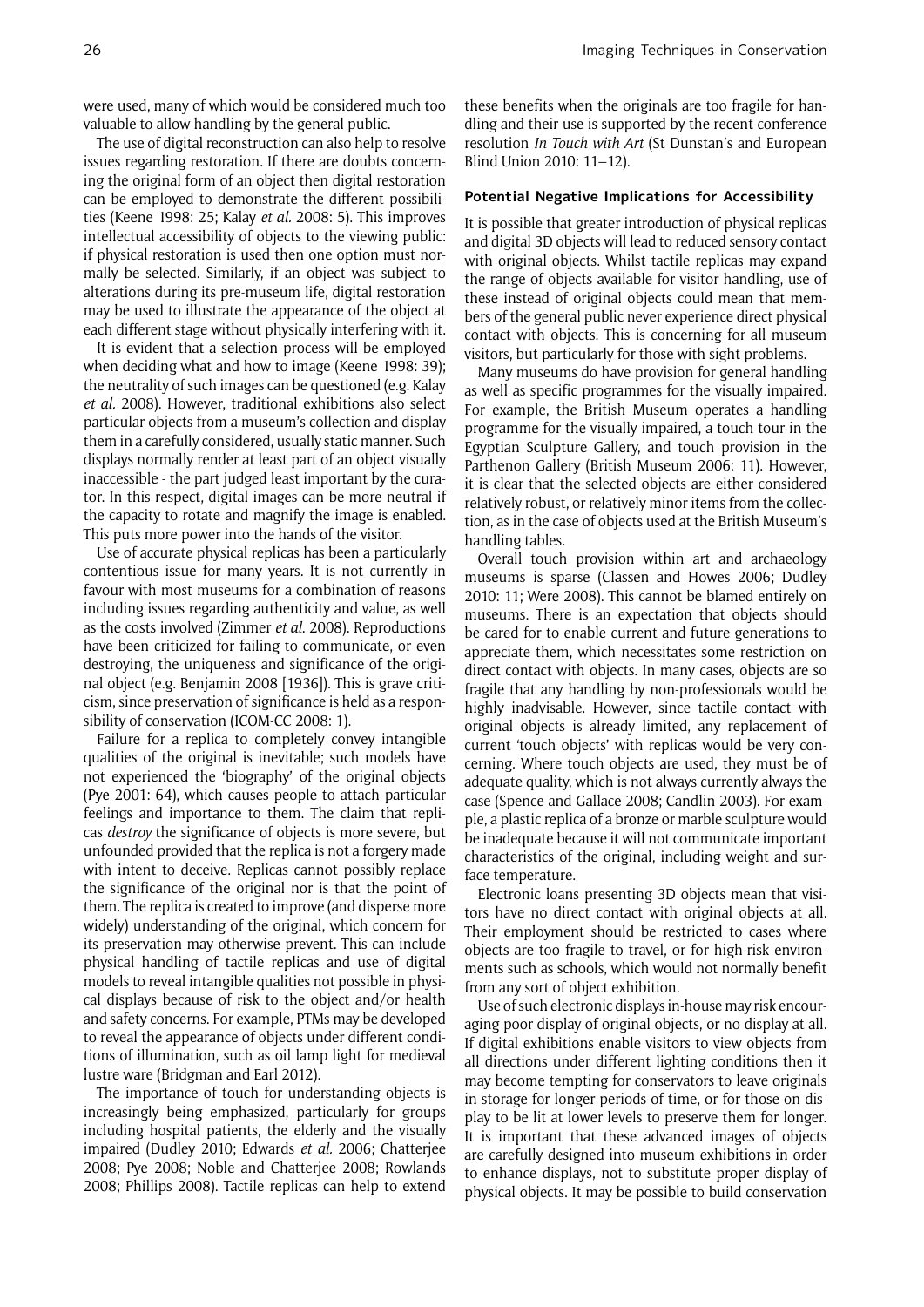benefits into such displays. For example, staggered lighting may be used for dramatic effect; the digital image may first be presented together with a supporting text caption, followed by illumination of the object. This would only be suitable for special exhibitions or for a few objects within a gallery due to the costs involved and the fact that waiting for the object illumination could become tiresome. A similar approach (without the use of digital images) has been employed for the Ardabil carpet at the V&A, which is illuminated for ten out of every thirty minutes.

#### **Conclusions**

Taking into account the advantages and limitations of the techniques, CT scanning is best used on the current ad hoc basis (together with specialist centres to which objects can be sent for imaging) until the developments being tested by the EDUCE project reach a more mature stage, at which point its role should be re-evaluated. 3D laser scanning and PTM are best used for two separate areas: PTM for creating interactive, high-resolution images of objects to document surface features and condition; and laser scanning for creating accurate 3D models of objects, to be used as digital records of artefacts and allow viewing from different angles. For quantifying loss over time in addition to observing changes in condition then it is best to use PTM in conjunction with laser scanning. Both techniques can be successfully used for interactive electronic exhibitions either online or in museums.

Inevitable, cost plays a significant role in determining the chosen imaging technique in any given situation. PTM offers significant advantages over standard digital photography and in some areas over laser scanning; it is considerably cheaper than laser scanning and only somewhat more expensive than digital photography. The starter kits produced by CHI make the technique reasonably accessible and potentially feasible for use even in small museums with limited budgets and access to computer specialists.

Therefore, PTM constitutes a practical, affordable means of creating images useful for conservation purposes. Laser scanning has undeniable value but the equipment involved is simply out of reach for most small institutions; these may continue to commission work when deemed necessary from places like the Liverpool Conservation Centre. Consequently, PTM in particular is a highly significant technology with the potential to become even more important.

### **Acknowledgements**

Lu Allington-Jones (Natural History Museum); Rebecca Bridgman (Fitzwilliam Museum); Graeme Earl (Southampton University Archaeology Computing Research Group); Flavio Marzo (British Library); John Merkel (UCL); Thomas Payne (Oxford University, Engineering); Renata Peters (UCL); Ivor Pridden (The Petrie Museum of Egyptian Archaeology). The Master's degree this project was part of was funded by the AHRC.

## **References**

- **3D Encounters** 2012 *3D Encounters Project*. Available at: www.3dencounters.com [Accessed 3 December 2012]
- **Ashley-Smith, J** 1999 *Risk Assessment for Object Conservation*. Oxford: Butterworth-Heinemann.
- **Benjamin, W** 2008 *The Work of Art in the Age of Mechanical Reproduction*. (First published 1936). London: Penguin.
- **Blais, F, Taylor, J, Cournoyer, L, Picard, M, Borgeat, L, Godin, G, Beraldin, J A** and **Rioux, M** 2007 Ultra High-Resolution 3D Laser Color Imaging of Paintings: The Mona Lisa by Leonardo da Vinci. In: Castillejo, M, Moreno, P, Oujja, M, Radvan, R and Ruiz, J (eds.) *Lasers in the Conservation of Artworks. Proceedings of the International Conference Lacona VII*. Madrid, Spain, 17–21 September 2007. Boca, Raton, Fl.: CRC Press, 435–440.
- **Bridgman, R** and **Earl, G** 2012 Experiencing Lustre: Polynomial Texture Mapping of Medieval Pottery at the Fitzwilliam Museum. In: Matthews, R and Curtis, J (eds.) *Proceedings of the 7th International Congress on the Archaeology of the Ancient Near East*. 12 April–16 April 2010, the British Museum and UCL, London. Vol. 2. Wiesbaden: Harrassowitz Verlag, 497–512.
- **British Museum** 2006 *Disability Equality Scheme*. Available at: http://www.britishmuseum.org/pdf/disability.pdf [Accessed 3 December 2012]
- **Brown, B J, Toler-Franklin, C, Nehab, D, Burns, M, Dobkin, D, Vlachopoulos, A, Doumas, C, Rusinkiewicz, S,** and **Weyrich, T** 2008 A System for High-Volume Acquisition and Matching of Fresco Fragments: Reassembling Theran Wall Paintings. *ACM Transactions on Graphics (Proceeding SIGGRAPH)* 27, 3, 84:1–84:9. DOI: http://dx.doi.org/10.1145/1360612.1360683
- **Bryan, P** 2006 User Requirements for Metric Survey. In: MacDonald, L (ed.) *Digital Heritage. Applying Digital Imaging to Cultural Heritage.* Oxford: Butterworth-Heinemann, 149–173.
- **Bryan, P** 2007 *Chiswick House, London: Laser Scanning Tests on a Gilded 18th-century Table. Research Department Report Series no 19.* Swindon: English Heritage. Available at: http://research.english-heritage.org.uk/ report/?14529 [Accessed 3 December 2012]
- **Candlin, F** 2003 Blindness, Art and Exclusion in Museums and Galleries. *Journal of Art and Design Education 22*, 100–110.
- **Chatterjee, H J** (ed.) 2008 *Touch in Museums: Policy and Practice in Object Handling*. Oxford: Berg.
- **CHI Website** 2012 *Cultural Heritage Imaging*. Available at: http://culturalheritageimaging.org [Accessed 3 December 2012]
- **Cignoni, P** and **Scopigno, R** 2008 Sampled 3D Models for CH applications. *ACM Journal on Computing and Cultural Heritage* 1, 1, article 2:1–2:23. DOI: http://dx.doi. org/10.1145/1367080.1367082
- **Classen, C** and **Howes, D** 2006 The Museum as Sensescape: Western Sensibilities and Indigenous Artifacts. In: Edwards, E, Gosden, C and Phillips, R B *Sensible Objects: Colonialism, Museums and Material Culture*. Oxford: Berg, 199–222.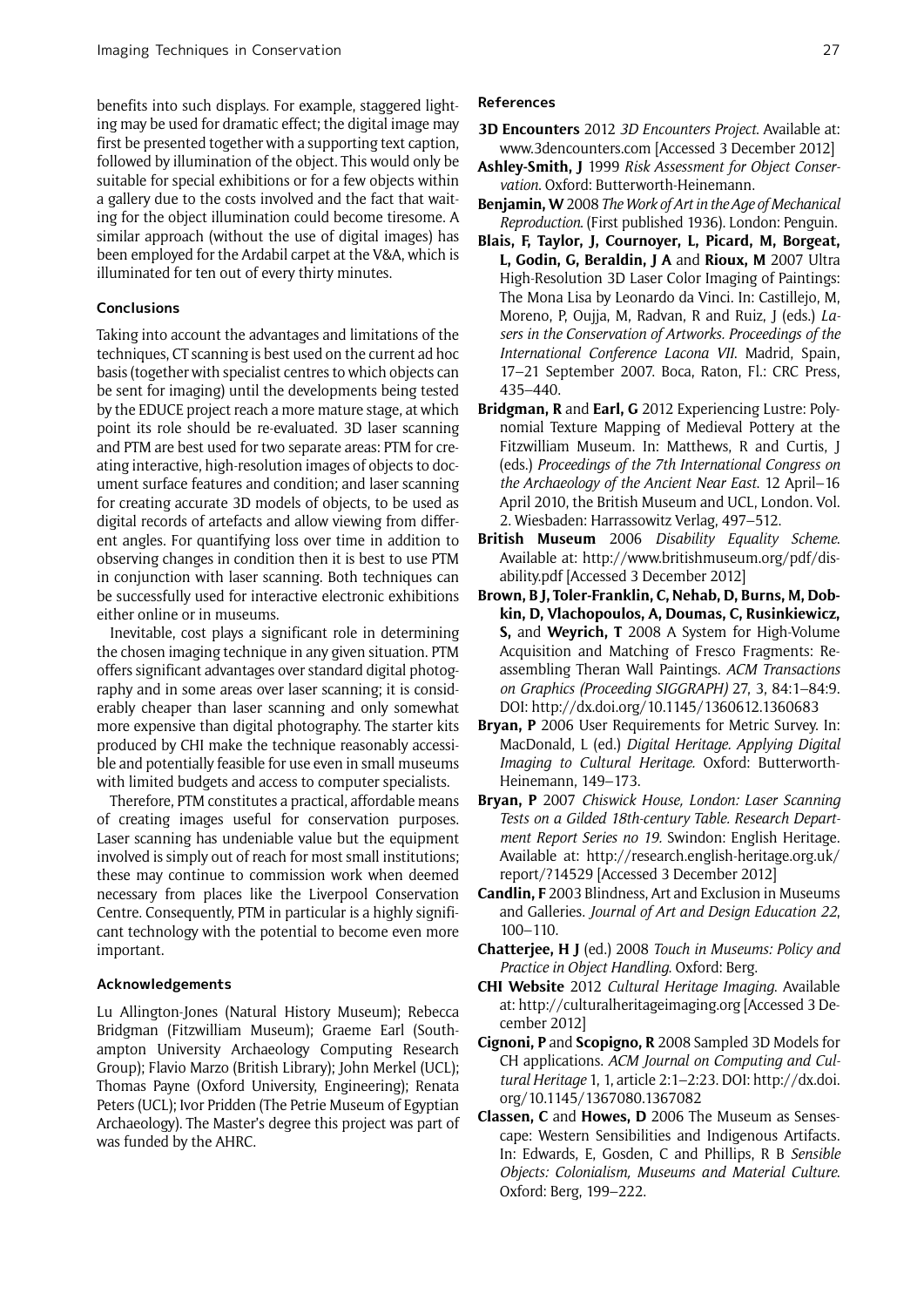- **Dudley, S H** 2010 Museum Materialities: Objects, Sense and Feeling. In: Dudley, S H (ed.). *Museum Materialities: Objects, Engagements, Interpretations*. London: Routledge, 1–18.
- **Earl, G, Beale, G C, Happa, J, Williams, M, Turley, G, Martinez, K** and **Chalmers, A** 2009 A Repainted Amazon. In: Seal, A, Keene, S and Bowen, J (eds.) *EVA London 2009: Electronic Visualisation and the Arts*. *Proceedings of a conference held in London, 6–8 July 2009*. BCS, The Chartered Institute for IT, 20–29. Available at: http://ewic.bcs.org/category/15845 [Accessed 3 December 2012]
- **Earl, G, Martinez, K** and **Malzbender, T** 2010 Archaeological Applications of Polynomial Texture Mapping: Analysis, Conservation and Representation. *Journal of Archaeological Science* 37, 2040–2050.
- **Earl, G, Basford, P, Bischoff, A, Bowman, A, Crowther, C, Dahl, J, Hodgson, M, Isaksen, L, Kotoula, E, Martinez, K, Pagi, H,** and **Piquette, K** 2011 Reflectance Transformation Imaging Systems for Ancient Documentary Artefacts. In: Dunn, S, Bowen, J and Ng, K. (eds.) *EVA London 2011. Electronic Visualisation and the Arts*. *Proceedings of a conference held in London, 6–8 July 2011*. BCS, The Chartered Institute for IT, 147– 154. Available at: http://ewic.bcs.org/category/15376 [Accessed 3 December 2012]
- **Edwards, E, Gosden, C** and **Phillips, R B** 2006 *Sensible Objects: Colonialism, Museums and Material Culture*. Oxford: Berg.
- **Fitzwilliam Museum** 2012 *Example of Polynomial Texture Mapping*. Available at: http://www.fitzmuseum.cam. ac.uk/projects/lustreware/ptm\_examples.html [Accessed 3 December 2012]
- **Funkhouser, T, Shin, H, Toler-Franklin, C, García Castañeda, A, Brown, B, Dobkin, D, Rusinkiewicz, S,** and **Weyrich, T** 2011 Learning How to Match Fresco Fragments. In: Day, A, Mantiuk, R, Reinhard, E, and Scopigno, R (eds.) *Eurographics Area Track on Cultural Heritage*. Bangor, UK: Eurographics Association.
- **Happa, J, Mudge, M, Debattista, K, Artusi, A, Gonçalves, A,** and **Chalmbers, A** 2009 Illuminating the Past - State of the Art. In: Ashley, M and Liarokapis, F (eds.) *Proceedings of the 10th International Symposium on Virtual Reality, Archaeology and Cultural Heritage (VAST) - State of the Art Reports*. Eurographics Association.
- **Hess, M** and **Robson, S** 2010 3D Colour Imaging for Cultural Heritage Artefacts. *International Archives of Photogrammetry, Remote Sensing and Spatial Information Sciences*. Vol. XXXVIII, Part 5 Commission V Symposium. Newcastle upon Tyne. UK. 288–292.
- **HP Website** 2012 *PTM Builder*. Available at: http://www. hpl.hp.com/research/ptm/downloads/agreement. html [Accessed 3 December 2012]
- **ICOM-CC** 2008 *Terminology to Characterize the Conservation of Tangible Cultural Heritage. Resolution to be submitted to the ICOM-CC membership on the occasion of the XVth Triennial Conference*. New Delhi, 22–26 September 2008. Available at: http://www.cz-museums. cz/amg/UserFiles/File/komise/kkrp/icom-cc-terminology-rev23.pdf [Accessed 3 December 2012]
- **Jones, D M** (ed.) 2007 *3D Laser Scanning for Heritage. Advice and Guidance to Users on Laser Scanning in Archaeology and Architecture*. Swindon: English Heritage.
- **Kalay, Y E, Kvan, T,** and **Affleck, J** (eds.) 2008 *New Heritage: New Media and Cultural Heritage*. Oxford: Routledge.
- **Karsten, A** and **Earl, G** 2010 *HMS Stirling Castle, Kent. The Stirling Castle Wood Recording Project. A Pilot Study to Compare Traditional and Innovative Recording Techniques for Waterlogged Wood. Archaeological conservation report. Research Department Report Series no. 65.* Swindon: English Heritage.
- **Keene, S** 1998 *Digital Collections: Museums and the Information Age*. Oxford: Butterworth-Heinemann.
- **Malzbender, T, Gelb, D** and **Wolters, H** 2001 Polynomial Texture Maps. *Proceedings of the 28th Annual Conference on Computer Graphics and Interactive Techniques (SIGGRAPH 2001).* New York: ACM Press, 519–528. DOI: http://dx.doi.org/10.1145/383259.383320
- **Mantler, M** and **Schreiner, M** 2000 X-Ray Fluorescence Spectrometry in Art and Archaeology. *X-Ray Spectrometry* 29, 3–17.
- **Marzo, F** 2009 *Collection Care Risk Assessment: Handling Manuscripts (Greek MSS Digitisation Project)*. London: British Library (unpublished).
- **Mudge, M, Voutaz, J P, Schroer, C** and **Lum, M** 2005 Reflection Transformation Imaging and Virtual Representations of Coins from the Hospice of the Grand St. Bernard. In: Mudge, M, Ryan, N and Scopigno, R (eds.) *Proceedings of 6th International Symposium on Virtual Reality, Archaeology and Cultural Heritage (VAST 2005)*. Eurographics Association, 29–39.
- **Mudge, M, Malzbender, T, Schroer, C, Lum, M** 2006 New Reflection Transformation Imaging Methods for Rock Art and Multiple-Viewpoint Display. In: Ioannides, M, Arnold, D and Niccolucci, F (eds.) *Proceedings of the 7th International Symposium on Virtual Reality, Archaeology and Cultural Heritage (VAST 2006)*. Eurographics Association, 195–202.
- **Natural History Museum** 2012 *Micro-CT Scanning*. Available at: http://www.nhm.ac.uk/research-curation/science-facilities/analytical-imaging/imaging/ computed-tomography/micro-ct/scanning-requests/ index.html [Accessed 3 December 2012]
- **Nikon Metrology** 2009 Micro-CT Scanning Unveils Mysteries of Nature at the London Natural History Museum. *Metris News* 4, 24–5. Available at: http://www. nikonmetrology.com/en\_US/Literature-Downloads [Accessed 3 December 2012]
- **Padfield, J** and **Saunders, D** 2005 Polynomial Texture Mapping: A new Tool for Examining the Surface of Paintings. In: Verger, I (ed.) *The 14th Triennal Meeting, The Hague Preprints.* Vol. I. ICOM Committee for Conservation, 504–510.
- **Phillips, L** 2008 Reminiscence: Recent work at the British Museum. In: Chatterjee, H J (ed.) *Touch in Museums: Policy and Practice in Object Handling*. Oxford: Berg, 199–204.
- **Piquette, K E, Dahl, J L,** and **Green, J D M** 2011 *Exploring Ancient Writings at the Ashmolean Museum with Ad-*